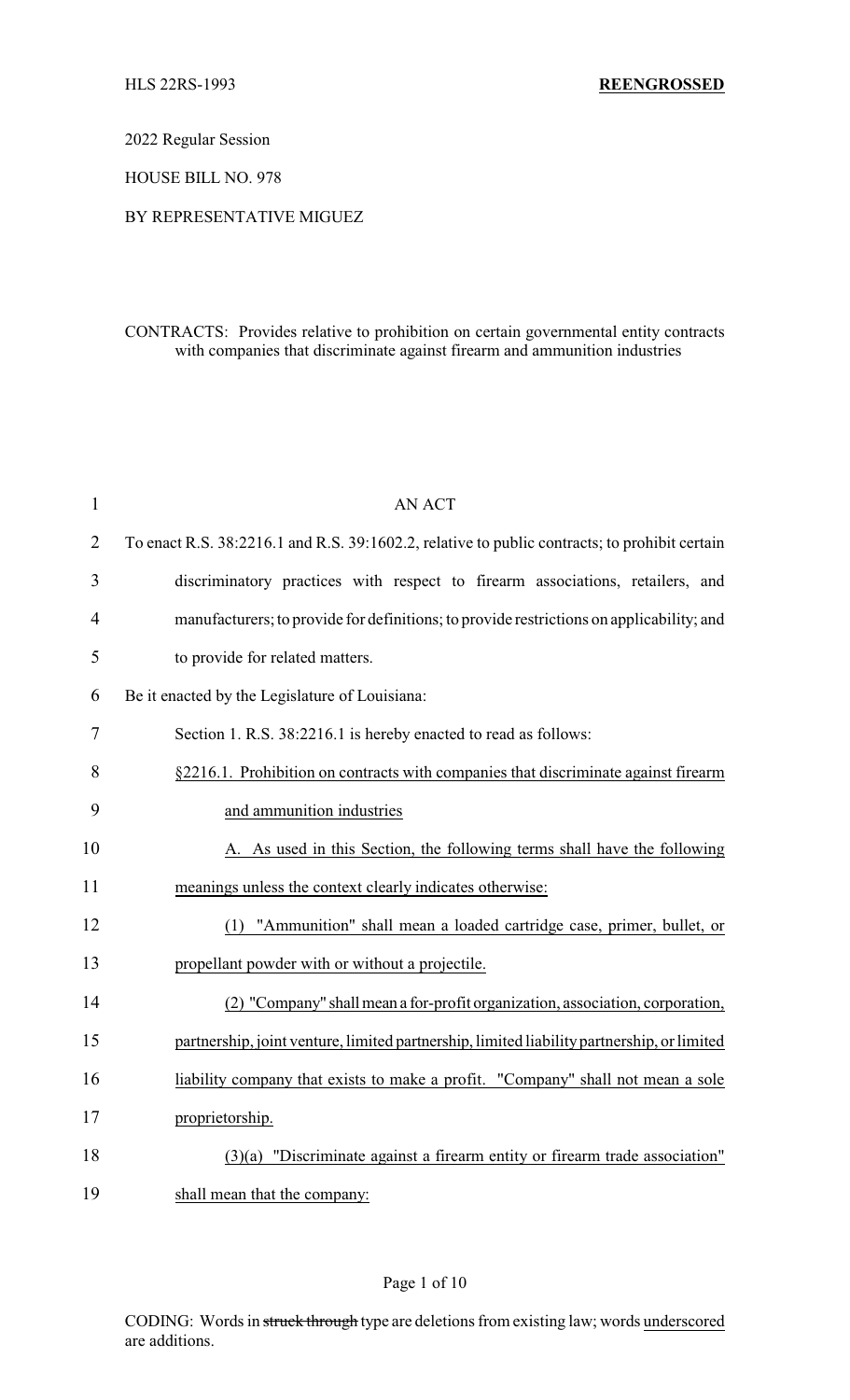| $\mathbf{1}$   | (i) Refuses to engage in the trade of any goods or services with the entity or           |
|----------------|------------------------------------------------------------------------------------------|
| $\overline{2}$ | association based solely on its status as a firearm entity or firearm trade association. |
| 3              | (ii) Refrains from continuing an existing business relationship with the entity          |
| 4              | or association based solely on its status as a firearm entity or firearm trade           |
| 5              | association.                                                                             |
| 6              | Terminates an existing business relationship with the entity or<br>(iii)                 |
| 7              | association based solely on its status as a firearm entity or firearm trade association. |
| 8              | (b) A company does not "discriminate against a firearm entity or firearm                 |
| 9              | trade association" if it refuses to engage in the trade of any goods or services,        |
| 10             | refrains from continuing an existing business relationship, or declines to enter into,   |
| 11             | modifies, or terminates an existing business relationship for any of the following       |
| 12             | reasons:                                                                                 |
| 13             | (i) To comply with federal, state, or local law, policy, or regulations or a             |
| 14             | directive by a regulator.                                                                |
| 15             | (ii) For any traditional or ordinary business reason that is specific to the             |
| 16             | customer or potential customer and not based solely on an entity's or association's      |
| 17             | status as a firearm entity or firearm trade association                                  |
| 18             | (c) Nothing in this Paragraph shall be construed to require a company that               |
| 19             | is a merchant, retail seller, or platform to sell or list for sale ammunition, firearms, |
| 20             | or firearm accessories.                                                                  |
| 21             | (4) "Firearm" shall mean a weapon that expels a projectile by the action of              |
| 22             | explosive or expanding gases.                                                            |
| 23             | (5) "Firearm accessory" shall mean:                                                      |
| 24             | A device specifically designed or adapted to enable an individual to<br>(a)              |
| 25             | wear, carry, store, or mount a firearm on the individual or on a conveyance.             |
| 26             | (b) An item used in conjunction with or mounted on a firearm that is not                 |
| 27             | essential to the basic function of the firearm, including a detachable firearm           |
| 28             | magazine.                                                                                |

Page 2 of 10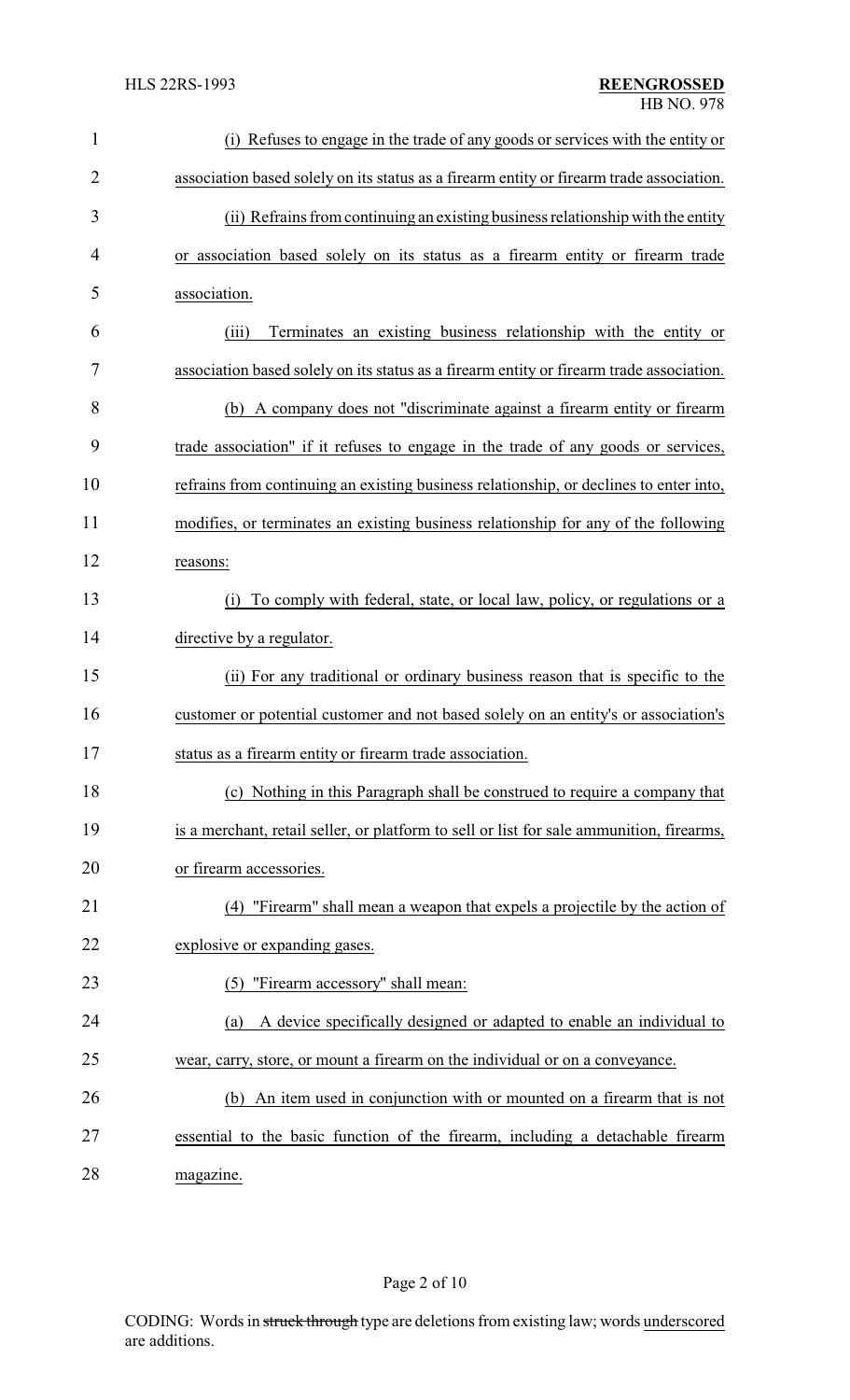| 1              | "Firearm entity" shall mean:<br>(6)                                                     |
|----------------|-----------------------------------------------------------------------------------------|
| $\overline{2}$ | (a) A manufacturer, distributor, wholesaler, supplier, or retailer of firearms,         |
| 3              | firearm accessories, or ammunition.                                                     |
| 4              | (b) A business establishment, private club, or association that operates an             |
| 5              | area for the discharge or other use of firearms for silhouette, skeet, trap, black      |
| 6              | powder, target, self-defense, or similar recreational shooting, at which not fewer than |
| 7              | twenty different individuals discharge firearms each calendar year.                     |
| 8              | "Firearm trade association" shall mean any person, corporation,<br>(7)                  |
| 9              | unincorporated association, federation, business league, or business organization that  |
| 10             | meets all of the following criteria:                                                    |
| 11             | Is not organized or operated for profit and for which none of its net<br>(a)            |
| 12             | earnings inures to the benefit of any private shareholder or individual.                |
| 13             | Has two or more firearm entities as members.<br>(b)                                     |
| 14             | (c) Is exempt from federal income taxation pursuant to $26$ U.S.C. $501(a)$ as          |
| 15             | an organization described by 26 U.S.C. $501(c)(6)$ .                                    |
| 16             | B.(1) The provisions of this Section shall apply to any contract with a value           |
| 17             | of one hundred thousand dollars or more that meets all of the following criteria:       |
| 18             | (a) It is to be paid partly or wholly from public funds.                                |
| 19             | (b) It is between a public entity and a company with at least ten full-time             |
| 20             | employees.                                                                              |
| 21             | (c) It is entered into on or after August 1, 2022.                                      |
| 22             | (2) Notwithstanding the provisions of Paragraph (1) of this Subsection, the             |
| 23             | provisions of this Section shall not apply if either of the following conditions are    |
| 24             | met:                                                                                    |
| 25             | The contract is with a sole-source provider.<br>(a)                                     |
| 26             | (b) The public entity does not receive any bids from companies that are able            |
| 27             | to provide the written verification required by this Section.                           |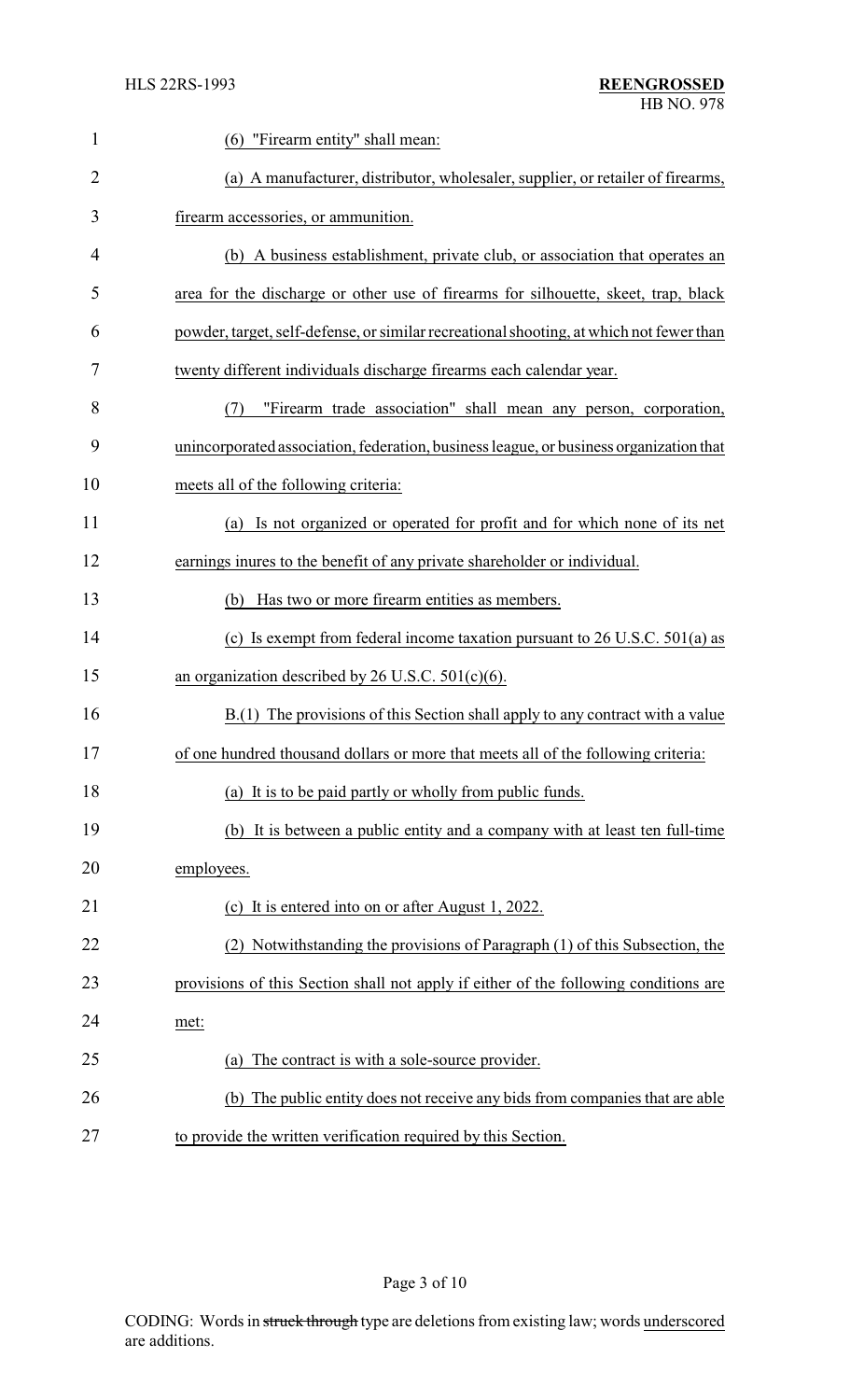| $\mathbf{1}$   | C. A public entity may not enter into a contract with a company for the                    |
|----------------|--------------------------------------------------------------------------------------------|
| $\overline{2}$ | purchase of goods or services unless the contract contains a written verification from     |
| 3              | the company of both of the following:                                                      |
| 4              | (1) The company does not have a practice, policy, guidance, or directive that              |
| 5              | discriminates against a firearm entity or firearm trade association based solely on the    |
| 6              | entity's or association's status as a firearm entity or firearm trade association.         |
| 7              | The company will not discriminate against a firearm entity or firearm<br>(2)               |
| 8              | trade association during the term of the contract based solely on the entity's or          |
| 9              | association's status as a firearm entity or firearm trade association.                     |
| 10             | Section 2. R.S. 39:1602.2 is hereby enacted to read as follows:                            |
| 11             | §1602.2. Prohibition on contracts with companies that discriminate against firearm         |
| 12             | and ammunition industries                                                                  |
| 13             | A. As used in this Section, the following terms shall have the following                   |
| 14             | meanings unless the context clearly indicates otherwise:                                   |
| 15             | "Ammunition" shall mean a loaded cartridge case, primer, bullet, or<br>(1)                 |
| 16             | propellant powder with or without a projectile.                                            |
| 17             | (2) "Company" shall mean a for-profit organization, association, corporation,              |
| 18             | partnership, joint venture, limited partnership, limited liability partnership, or limited |
| 19             | liability company that exists to make a profit. "Company" shall not mean a sole            |
| 20             | proprietorship.                                                                            |
| 21             | $(3)(a)$ "Discriminate against a firearm entity or firearm trade association"              |
| 22             | shall mean the company:                                                                    |
| 23             | (i) Refuses to engage in the trade of any goods or services with the entity or             |
| 24             | association based solely on its status as a firearm entity or firearm trade association.   |
| 25             | (ii) Refrains from continuing an existing business relationship with the entity            |
| 26             | or association based solely on its status as a firearm entity or firearm trade             |
| 27             | association.                                                                               |
| 28             | Terminates an existing business relationship with the entity or<br>(iii)                   |
| 29             | association based solely on its status as a firearm entity or firearm trade association.   |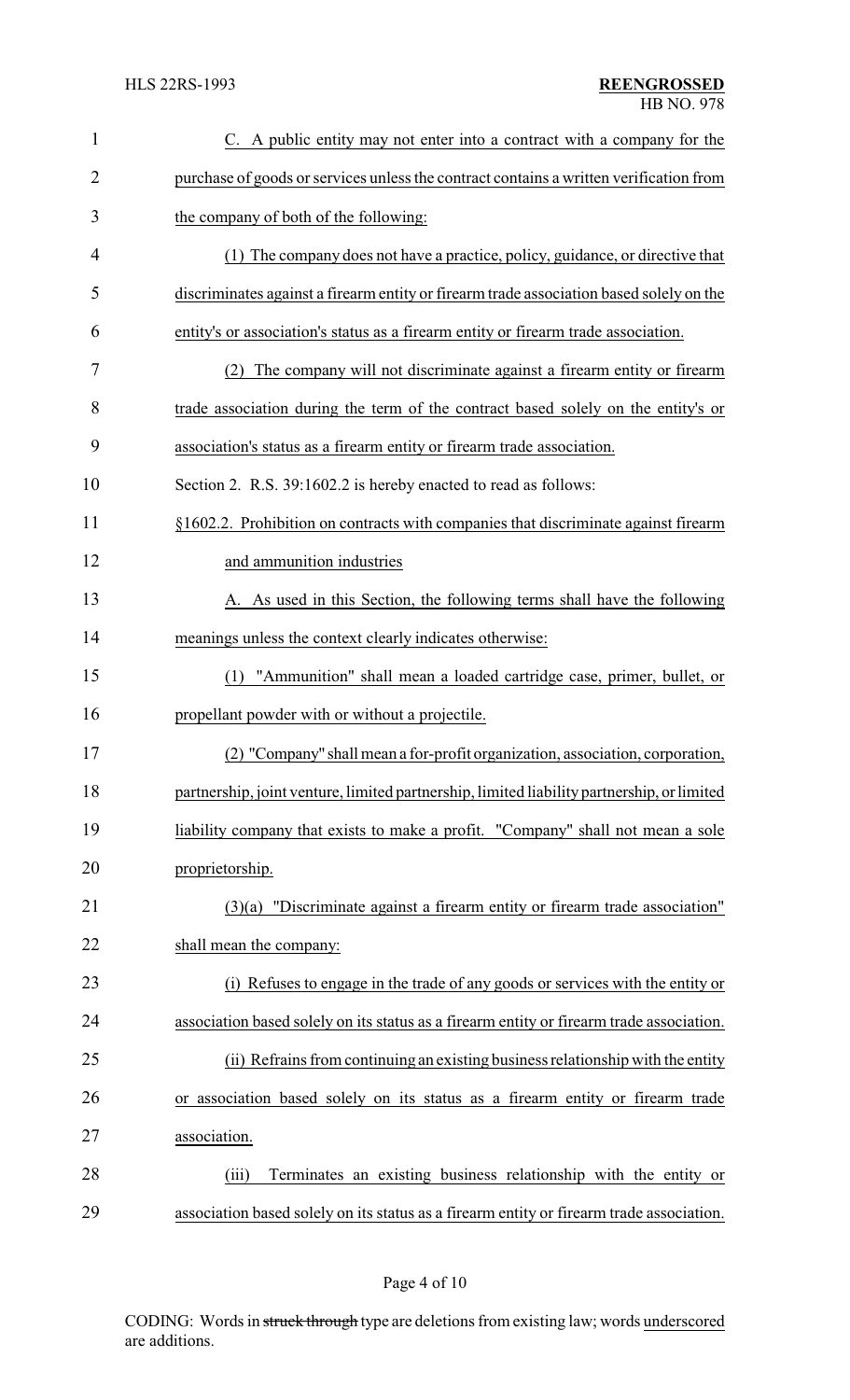| $\mathbf{1}$ | (b) A company does not "discriminate against a firearm entity or firearm                 |
|--------------|------------------------------------------------------------------------------------------|
| 2            | trade association" if it refuses to engage in the trade of any goods or services,        |
| 3            | refrains from continuing an existing business relationship, or declines to enter into,   |
| 4            | modifies, or terminates an existing business relationship for any of the following       |
| 5            | reasons:                                                                                 |
| 6            | To comply with federal, state, or local law, policy, or regulations or a<br>(i)          |
| 7            | directive by a regulator.                                                                |
| 8            | (ii) For any traditional or ordinary business reason that is specific to the             |
| 9            | customer or potential customer and not based solely on an entity's or association's      |
| 10           | status as a firearm entity or firearm trade association.                                 |
| 11           | (c) Nothing in this Paragraph shall be construed to require a company that               |
| 12           | is a merchant, retail seller, or platform to sell or list for sale ammunition, firearms, |
| 13           | or firearm accessories.                                                                  |
| 14           | "Firearm" shall mean a weapon that expels a projectile by the action of<br>(4)           |
| 15           | explosive or expanding gases.                                                            |
| 16           | "Firearm accessory" shall mean:<br>(5)                                                   |
| 17           | (a) A device specifically designed or adapted to enable an individual to                 |
| 18           | wear, carry, store, or mount a firearm on the individual or on a conveyance.             |
| 19           | An item used in conjunction with or mounted on a firearm that is not<br>(b)              |
| 20           | essential to the basic function of the firearm, including a detachable firearm           |
| 21           | magazine.                                                                                |
| 22           | "Firearm entity" shall mean:<br>(6)                                                      |
| 23           | (a) A manufacturer, distributor, wholesaler, supplier, or retailer of firearms,          |
| 24           | firearm accessories, or ammunition.                                                      |
| 25           | (b) A business establishment, private club, or association that operates an              |
| 26           | area for the discharge or other use of firearms for silhouette, skeet, trap, black       |
| 27           | powder, target, self-defense, or similar recreational shooting, at which not fewer than  |
| 28           | twenty different individuals discharge firearms each calendar year.                      |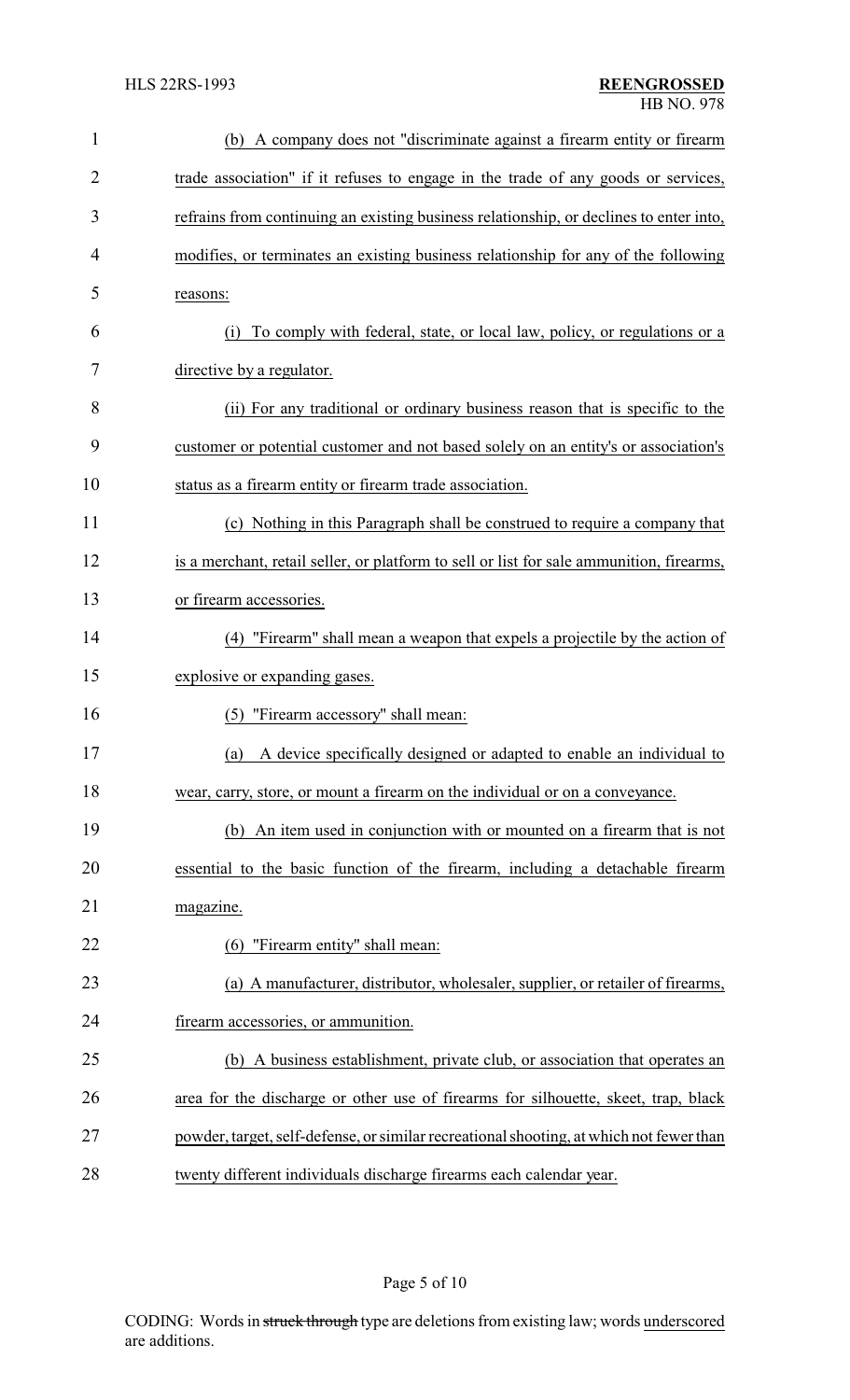| $\mathbf{1}$   | "Firearm trade association" shall mean any person, corporation,<br>(7)                 |
|----------------|----------------------------------------------------------------------------------------|
| $\overline{2}$ | unincorporated association, federation, business league, or business organization that |
| 3              | meets all of the following criteria:                                                   |
| 4              | (a) Is not organized or operated for profit and for which none of its net              |
| 5              | earnings inures to the benefit of any private shareholder or individual.               |
| 6              | Has two or more firearm entities as members.<br>(b)                                    |
| 7              | (c) Is exempt from federal income taxation pursuant to $26$ U.S.C. $501(a)$ as         |
| 8              | an organization described by 26 U.S.C. $501(c)(6)$ .                                   |
| 9              | "Public entity" shall mean:<br>(8)                                                     |
| 10             | (a) Any department, office division, commission, council, board, bureau,               |
| 11             | committee, institution, agency, government corporation, or other establishment or      |
| 12             | official of the executive branch of state government.                                  |
| 13             | (b) Any parish, city, town, governmental body, and any other subdivision of            |
| 14             | the state or public agency thereof, public authority, public educational, health, or   |
| 15             | other institution, and to the extent provided by law, any other entity which expends   |
| 16             | public funds for the acquisition or leasing of supplies, services, major repairs, and  |
| 17             | construction, and any nonprofit corporation operating a charitable hospital.           |
| 18             | $B(1)$ The provisions of this Section shall apply to any contract with a value         |
| 19             | of one hundred thousand dollars or more that meets all of the following criteria:      |
| 20             | (a) It is to be paid partly or wholly from public funds.                               |
| 21             | (b) It is between a public entity and a company with at least ten full-time            |
| 22             | employees.                                                                             |
| 23             | (c) It is entered into on or after August 1, 2022.                                     |
| 24             | Notwithstanding the provisions of Paragraph (1) of this Subsection, the                |
| 25             | provisions of this Section shall not apply if either of the following conditions are   |
| 26             | met:                                                                                   |
| 27             | The contract is with a sole-source provider.<br>(a)                                    |
| 28             | (b) The public entity does not receive any bids from companies that are able           |
| 29             | to provide the written verification required by this Section.                          |

# Page 6 of 10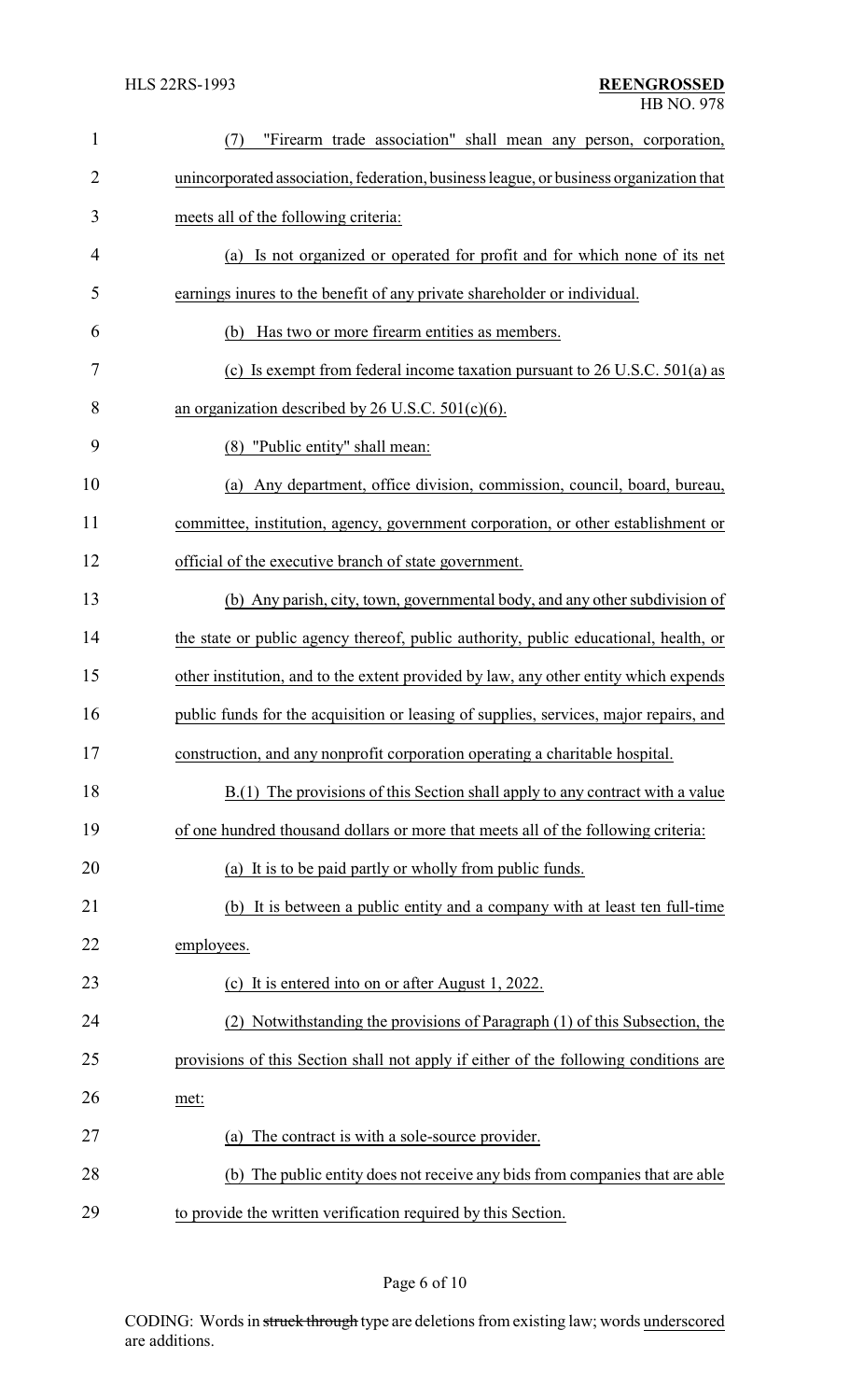| $\mathbf{1}$   | C. A public entity may not enter into a contract with a company for the                 |
|----------------|-----------------------------------------------------------------------------------------|
| 2              | purchase of goods or services unless the contract contains a written verification from  |
| $\overline{3}$ | the company of both of the following:                                                   |
| $\overline{4}$ | The company does not have a practice, policy, guidance, or directive that               |
| 5              | discriminates against a firearm entity or firearm trade association based solely on the |
| 6              | entity's or association's status as a firearm entity or firearm trade association.      |
| $\overline{7}$ | The company will not discriminate against a firearm entity or firearm                   |
| 8              | trade association during the term of the contract based solely on the entity's or       |
| 9              | association's status as a firearm entity or firearm trade association.                  |
|                |                                                                                         |

# DIGEST

The digest printed below was prepared by House Legislative Services. It constitutes no part of the legislative instrument. The keyword, one-liner, abstract, and digest do not constitute part of the law or proof or indicia of legislative intent.  $[R.S. 1:13(B)$  and  $24:177(E)]$ 

HB 978 Reengrossed 2022 Regular Session Miguez

#### **Abstract:**

Prohibits state agencies and political subdivisions from entering into public works or procurement contracts with companies that discriminate against firearm entities or trade associations.

Proposed law creates certain restrictions with respect to the ability of the state and its political subdivisions to contract pursuant to the Public Bid Law (R.S. 38:2181 et seq.) and the La. Procurement Code (R.S. 39:1551 et seq.).

## **PUBLIC BID LAW**

Present law establishes the Public Bid Law to govern the letting of contracts for materials and supplies necessary to conduct public business and for the erection, construction, alteration, improvement, or repair of any public facility or land owned, used, or leased by a public entity. Defines "public entity" to mean the state of La., or any agency, board, commission, department, or public corporation of the state, or any political subdivision of the state, and any public housing authority, public school board, or any public officer whether or not an officer of a public corporation or political subdivision. (Pursuant to present law, the term does not include a public body or officer where the particular transaction of the public body or officer is governed by the provisions of the model procurement code.)

Proposed law adds an additional restriction to contracts let by public entities pursuant to present law. Prohibits a public entity from entering into a contract with a company for the purchase of goods or services unless the contract contains a written verification from the company of both of the following:

(1) The company does not have a practice, policy, guidance, or directive that discriminates against a firearm entity or firearm trade association based solely on the entity's or association's status as a firearm entity or firearm trade association.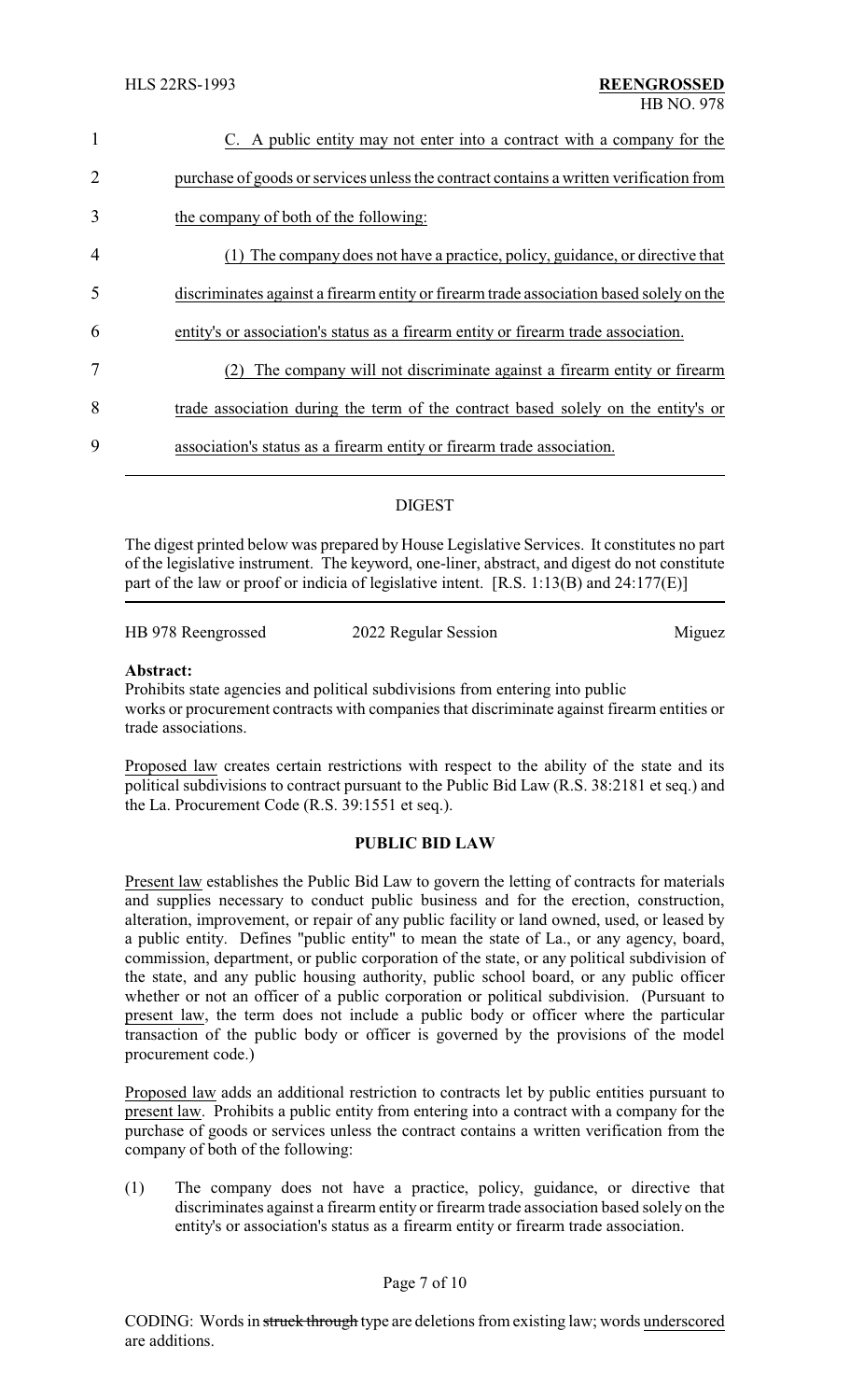(2) The company will not discriminate against a firearm entity or firearm trade association during the term of the contract based solely on the entity's or association's status as a firearm entity or firearm trade association.

Further provides that proposed law applies only to a contract with a value of \$100,000 or more that meets all of the following criteria:

- (1) It is to be paid partly or wholly from public funds.
- (2) It is between a public entity and a company with at least 10 full-time employees.
- (3) It is entered into on or after Aug. 1, 2022.

Further establishes exceptions to proposed law for sole-source provider contracts and circumstances where the public entity does not receive any bids from companies that are able to provide the written verification required by proposed law.

Proposed law provides that "discriminate against a firearm entity or firearm trade association" shall mean that a company:

- (1) Refuses to engage in the trade of any goods or services with the entity or association based solely on the entity's or association's status as a firearm entity or firearm trade association.
- (2) Refrains from continuing an existing business relationship with the entity or association based solely on the entity's or association's status as a firearm entity or firearm trade association.
- (3) Terminates an existing business relationship with the entity or association based solely on the entity or association's status as a firearm entity or firearm trade association.

Further provides that a company does not "discriminate against a firearm entity or firearm trade association" if it refuses to engage in the trade of any goods or services, refrains from continuing an existing business relationship, or declines to enter into, modifies, or terminates an existing business relationship for any of the following reasons:

- (1) To comply with federal, state, or local law, policy or regulations or a directive by a regulator.
- (2) For any traditional or ordinary business reason that is specific to the customer or potential customer and not based solely on an entity's or association's status as a firearm entity or firearm trade association.

Further provides that nothing in proposed law shall be construed to require a company that is a merchant, retail seller, or platform to sell or list for sale ammunition, firearms, or firearm accessories.

## **LOUISIANA PROCUREMENT CODE**

Present law establishes the La. Procurement Code to govern buying, purchasing, renting, leasing, or otherwise obtaining supplies, services, or major repairs by any governmental body of the state. Present law defines "governmental body" as any department, office, division, commission, council, board, bureau, committee, institution, agency, government corporation, or other establishment or official of the executive branch of state government. Present law further authorizes political subdivisions to participate in certain contracts let pursuant to present law.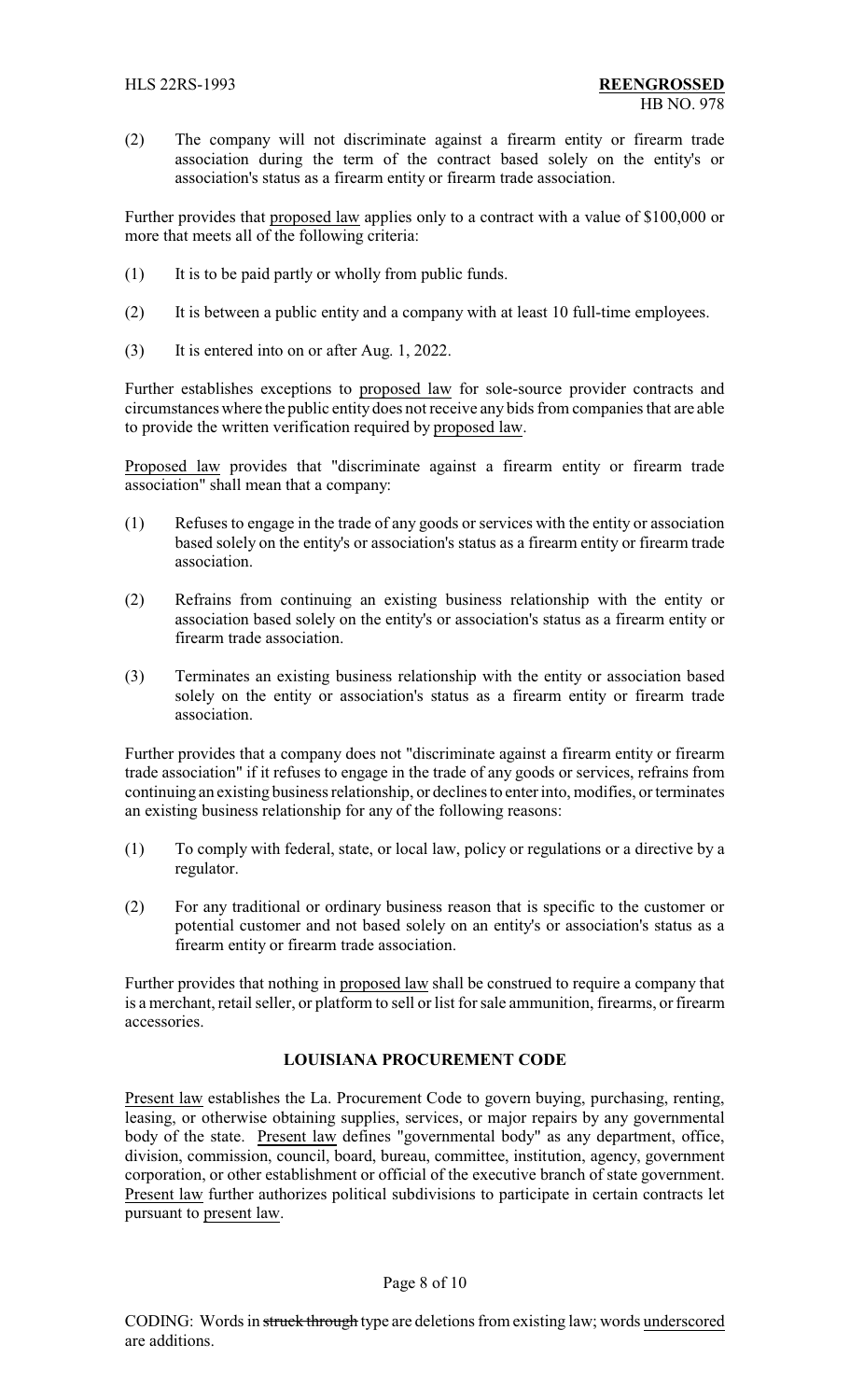Present law (R.S. 39:2191, et seq.) establishes restrictions on contracting that apply to any bid or award resulting from present law (the La. Procurement Code). Proposed law adds an additional restriction for contracts let public entities pursuant to the La. Procurement Code. Defines "public entity" as:

- (1) Any department, office division, commission, council, board, bureau, committee, institution, agency, government corporation, or other establishment or official of the executive branch of state government.
- (2) Any parish, city, town, governmental body, and any other subdivision of the state or public agency thereof, public authority, public educational, health, or other institution, and to the extent provided by law, any other entity which expends public funds for the acquisition or leasing of supplies, services, major repairs, and construction, and any nonprofit corporation operating a charitable hospital.

Proposed law prohibits a public entity from entering into a contract with a company for the purchase of goods or services unless the contract contains a written verification from the company of both of the following:

- (1) The company does not have a practice, policy, guidance, or directive that discriminates against a firearm entity or firearm trade association based solely on the entity's or association's status as a firearm entity or firearm trade association.
- (2) The company will not discriminate against a firearm entity or firearm trade association during the term of the contract based solely on the entity's or association's status as a firearm entity or firearm trade association.

Further provides that proposed law only applies to a contract with a value of \$100,000 or more that meets all of the following criteria:

- (1) It is to be paid partly or wholly from public funds.
- (2) It is between a public entity and a company with at least 10 full-time employees.
- (3) It is entered into on or after Aug. 1, 2022.

Further establishes exceptions to proposed law for sole-source provider contracts and circumstances where the public entity does not receive any bids from companies that are able to provide the written verification required by proposed law.

Proposed law provides that "discriminate against a firearm entity or firearm trade association" shall mean that a company:

- (1) Refuses to engage in the trade of any goods or services with the entity or association based solely on the entity's or association's status as a firearm entity or firearm trade association.
- (2) Refrains from continuing an existing business relationship with the entity or association based solely on the entity's or association's status as a firearm entity or firearm trade association.
- (3) Terminates an existing business relationship with the entity or association based solely on the entity's or association's status as a firearm entity or firearm trade association.

Further provides that a company does not "discriminate against a firearm entity or firearm trade association" if it refuses to engage in the trade of any goods or services, refrains from

## Page 9 of 10